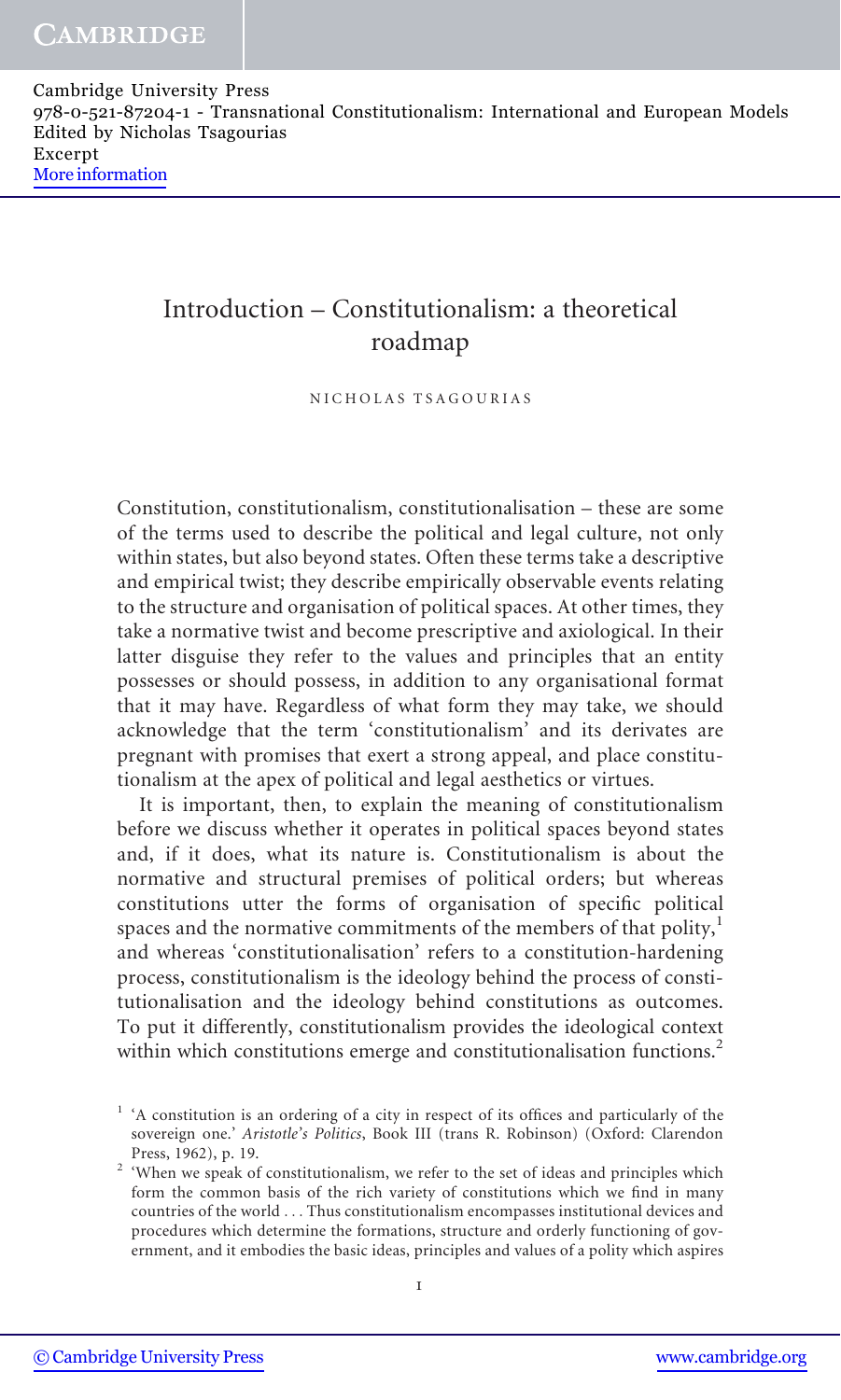#### 2 INTRODUCTION

Although constitutionalism lacks ontological definition, $3$  it consists of a number of themes which acquire meaning in the particular context in which they apply. Such themes include the *pouvoir constituant*, normative and organisational principles, institutional settings, conditions of membership, exercise of political power or the interface between centres of power. Last, but certainly not least, constitutionalism is not a static property. It expands, recedes or changes direction; but it constantly provides a template, according to which laws are created, behaviours are regulated, or institutional functions are assessed.

Lest there be any misunderstanding, we should say at this juncture that 'constitutionalism' is not synonymous with 'constitution'. A constitutional document may represent the fruition in time or space of constitutionalism, but it is just one of its facets, because constitutionalism is not about a single 'constitutional moment'4 but about a series of such moments, some more pronounced and explicit, others rather implicit or mundane. Having said that, can there be a constitution without constitutionalism? Weiler has admonished the European Union (EU) for developing a constitution without constitutionalism.<sup>5</sup> One may agree with such a verdict if a 'thick' version of constitutionalism is taken, $6$  according to which constitutionalism

to give its members a share in government.' U. K. Preuss, 'The Political Meaning of Constitutionalism', in R. Bellamy (ed.), Constitutionalism, Democracy and Sovereignty: American and European Perspectives (Avebury: Ashgate, 1996), p. 11 at p. 12; T. C. Grey, 'Constitutionalism: An Analytical Framework', in J. R. Pennock and J. W. Chapman, Constitutionalism (New York: New York University Press, 1979), p. 189 at p. 190; N. Walker, 'European Constitutionalism and European Integration' (1996) Public Law (PL) 266 at 268–75; F. Snyder, 'General Course on Constitutional Law of the European Union', in Collected Courses of the Academy of European Law, vol. VI (1998), p. 41 at p. 56; P. Craig, 'Constitutions, Constitutionalism, and the European Union' (2001) 7 European Law Journal (ELJ) 125 at 126–28; C. Möllers, 'Pouvoir Constituant-Constitution-Constitutionalisation', in A. von Bogdandy and J. Bast, Principles of

- European Constitutional Law (Oxford: Hart Publishing, 2006), p. 183. <sup>3</sup> W. Murphy, 'Constitutions, Constitutionalism and Democracy', in D. Greenberg, S. N. Katz, S. C. Wheatley and M. B. Oliviero (eds.), Constitutionalism and Democracy: Transitions in the Contemporary World (Oxford: Oxford University Press, 1993), p. 3; D. Castiglione, 'The Political Theory of the Constitution', in R. Bellamy and D. Castiglione, Constitutionalism in Transformation: European and Theoretical
- *Perspectives* (Oxford: Blackwell, 1996), p. 5.  $4\,$  B. Ackerman, We the People: Foundations 1 (Cambridge, Mass: Belknap Press of Harvard
- University Press, 1991).<br>  $5$  J. H. H. Weiler, 'European Neo-constitutionalism: In Search of the Foundations of the European Constitutional Order' (1996) *Political Studies (Pol S)* 517 at 518.<br><sup>6</sup> For the thin and thick notion of constitutions, see J. Raz, 'On the Authority and Interpretation
- of Constitutions: Some Preliminaries', in L. Alexander (ed.), Constitutionalism: Philosophical Foundations (Cambridge: Cambridge University Press, 1998), pp. 152–53.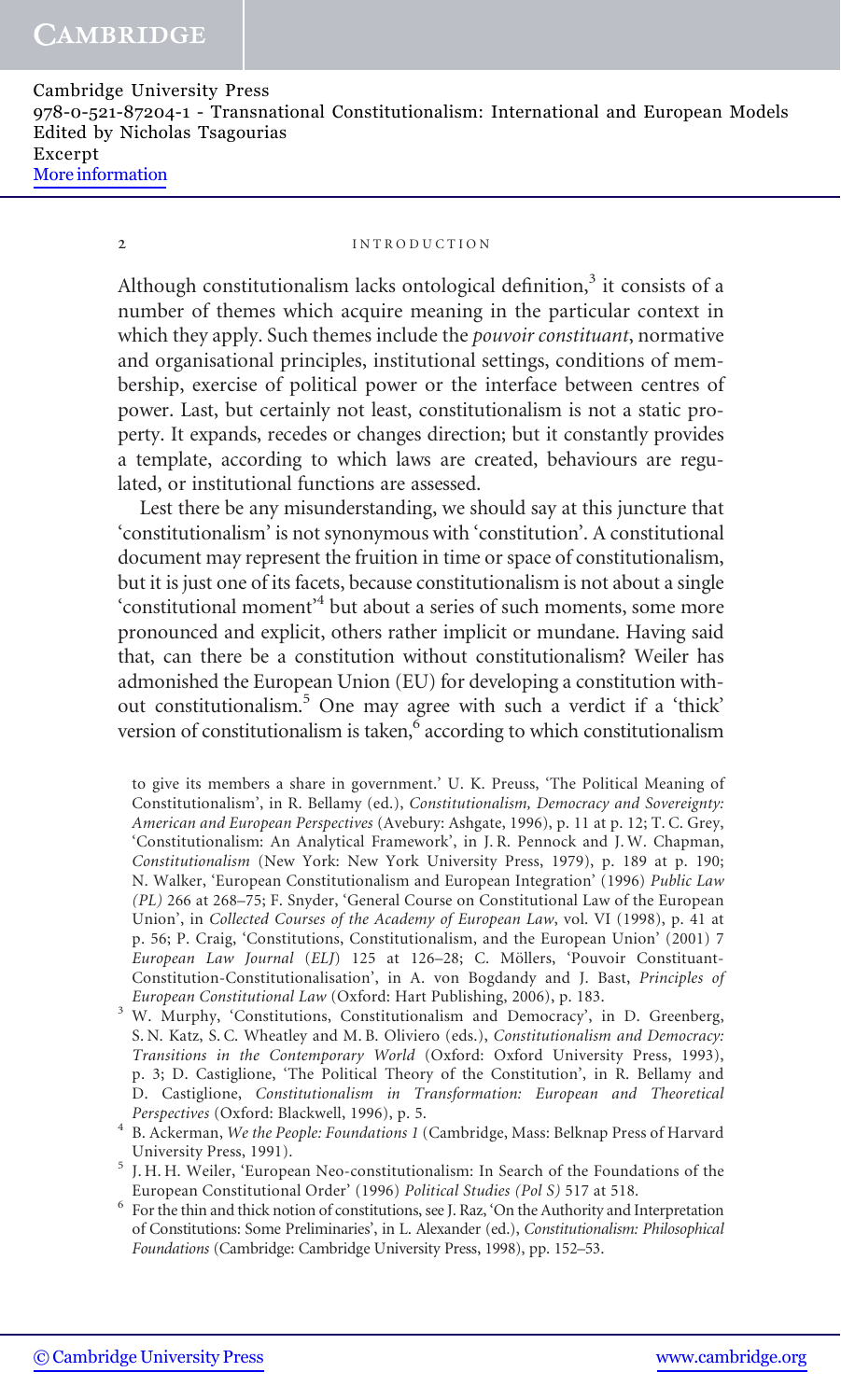#### INTRODUCTION 3

is not only about the normative and structural scaffolding of a polity, but also about its telos. On the other hand, one may say that where there is a constitution of some sort there is also constitutionalism, especially if we rise above the particulars and view constitutions in conceptual terms and as a whole. Be that as it may, what Weiler's criticism alludes to is the precariousness of constitutions that lack the gelling power of constitutionalism – that is, when the political or legal facts reflect or correspond loosely, if at all, to the attitudes and articulations of those that form the polity. One may say that this is the case at the international where some sort of constitutional sample can be traced, however the meaning of international constitution is contested, and no agreement as to its overall rationale exists. The reason for this state of affairs is that international constitutionalism, if not totally dormant, at best lacks momentum or confidence. To a lesser degree, the debates about the European Union's real, virtual or even invisible constitution and the debates about its content, reveal the uncertainty that afflicts those polities which lack a fully developed constitutional conscience. This is because constitutionalism provides the optic that frames the debate about constitutions, and attributes meaning to the debate and to its outcome. If the optic is missing or is blurred, constitutional visions become equally blurred or are contested.<sup>7</sup>

From all of this, it is possible to surmise certain points about the meaning and value of constitutionalism. Constitutionalism is the narrative behind processes of self-creation, self-perception, self-identification, or self-projection. Furthermore, constitutionalism employs prescriptive, axiological and empirical tools, ${}^{8}$  not only to construct but also to continuously read politico-legal spaces.<sup>9</sup> Finally, constitutionalism is not an absolute and total quantity but a matter of degree<sup>10</sup> and of sensibilities, and comes into being in particular contexts.

<sup>&</sup>lt;sup>7</sup> G. Walker, 'The Constitutional Good: Constitutionalism's Equivocal Moral Imperative' (1993) 26 Polity 91 at 98–9.

<sup>&</sup>lt;sup>8</sup> T. Cottier and M. Hertig, 'The Prospect of 21st Century Constitutionalism' (2003) 7

Max Planck Yearbook of United Nations Law (UNYB) 261 at 279–82.<br> $^9$  According to Weiler, constitutionalism is '... a prism through which one can observe a landscape in a certain way, an academic artefact with which one can organise the milestones and landmarks within the landscape, ... an intellectual construct by which one can assign meaning to, or even constitute, that which is observed'. J. H. H. Weiler, 'Introduction: The Reformation of European Constitutionalism', in J. H. H. Weiler, The

Constitution of Europe (Cambridge: Cambridge University Press, 1999), p. 221 at p. 223. <sup>10</sup> N. Walker, 'The EU and the WTO: Constitutionalism in a New Key', in G. de Burca and J. Scott (eds.), The EU and the WTO: Legal and Constitutional Issues (Oxford: Hart Publishing, 2001), p. 31 at p. 33.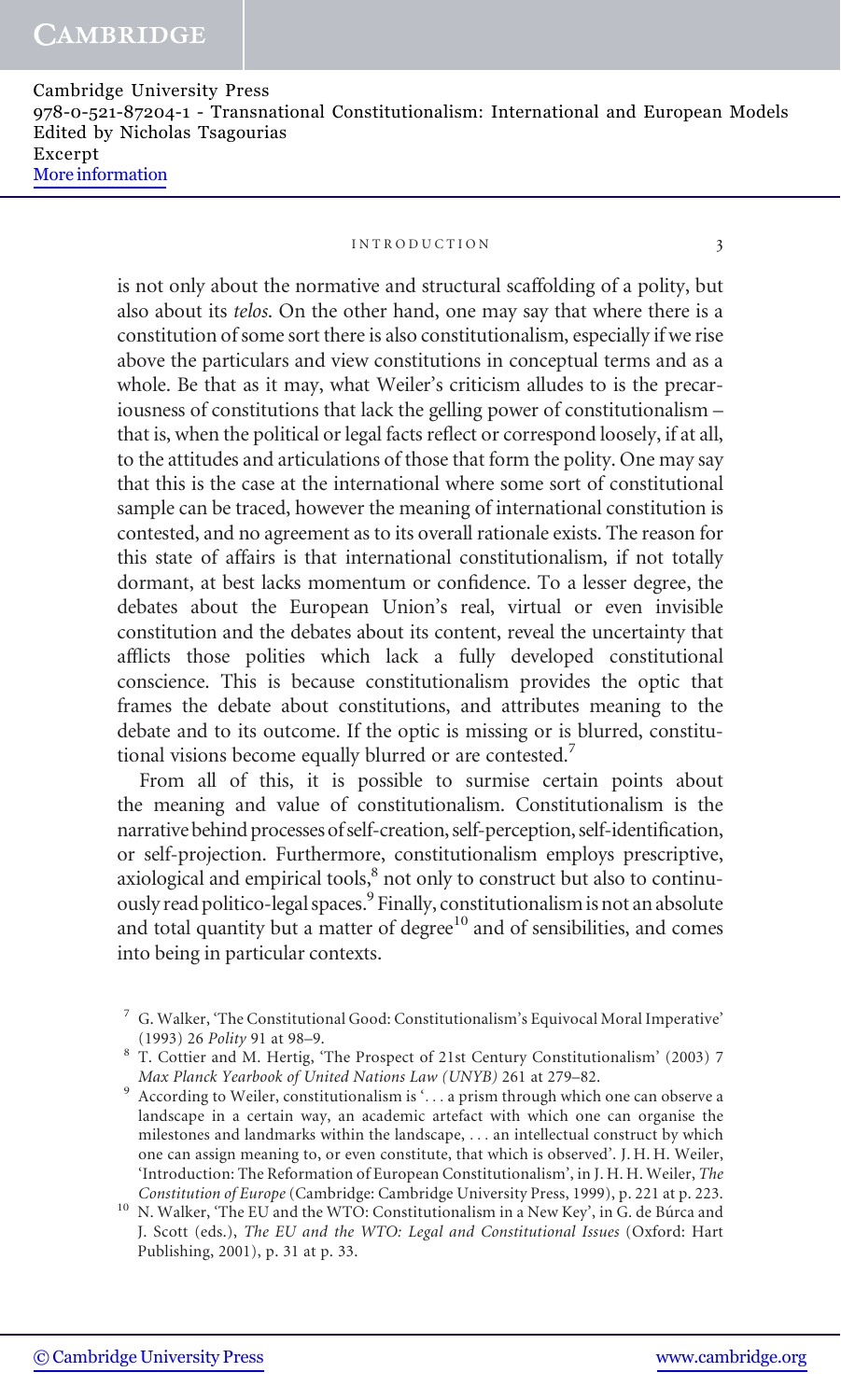#### 4 INTRODUCTION

The above account of constitutionalism is particularly important when we discuss transnational constitutionalism because, traditionally, constitutionalism has been a statist objet d'art. This is because states are the prototype political units which are self-referential and often endowed with a stable and written constitution. Moreover, states are infused with their own version of normative ethos. It is not difficult, then, to explain why constitutionalism is questioned in spaces beyond the state. For one thing, these spaces may not exhibit certain constitutional attributes found in states. For example, such spaces may lack a common or a coherent organisational or normative charter or lack common governmental structures. However, even in such spaces, questions arise about conditions of membership, about relations, or about the organisation and regulation of power. To the extent that members of such spaces do not lead a nomadic life, they need to devise ways to regulate their mutual interactions. Any such organisational charter may refer to a thin notion of constitutionalism but it does not preclude the emergence of thick constitutionalism on the basis of more intense normative and structural alliances and allegiances. In this case, aggregations of states that share common perspectives may form linkages based on common normative and organisational standards, principles and rules. They can also establish their own legislative, executive or adjudicative institutions to regulate their lives and mitigate conflicts about fundamental principles or rules. All of the above will eventually make the constitution of the polity and project it as a unitary and autonomous order internally or externally.<sup>11</sup> One such micro-order is the European Union, which is characterised by common normative patterns, is endowed with legislative, executive or judicial powers and enjoys a degree of autonomy.

Even if constitutionalism does operate in areas beyond the state, state constitutionalism often becomes the standard-bearer of comparisons.<sup>12</sup>

<sup>11</sup> For example, the EC is a member of international organisations such as the United Nations Food and Agriculture Organisation (FAO) and the World Trade Organization (WTO). The autonomy of the EU has been affirmed in a number of opinions such as Opinion 1/91 [1991] ECRI-6104 at 6108; Opinion 2/94 [1996] ECR I-1759; Opinion 1/76 [1997] ECR 755 at 759. J. Sacks, 'The European Community's Membership of International Organizations' (1995) Common Market Law Review (CMLRev) 227; D. Vignes, 'La particiupation aux organisations internationales' in R.-J. Dupuy (ed.), Handbook of International Organisations, 2nd edn (Dordrecht: Martinus Nijhoff, 1998),

p. 62. <sup>12</sup> F. Mancini, 'Europe: the Case for Statehood' (1998) 4 ELJ 29; J. H. H. Weiler, 'Europe: The Case Against the Case for Statehood', *ibid.*, 43. For a general discussion see J. Shaw,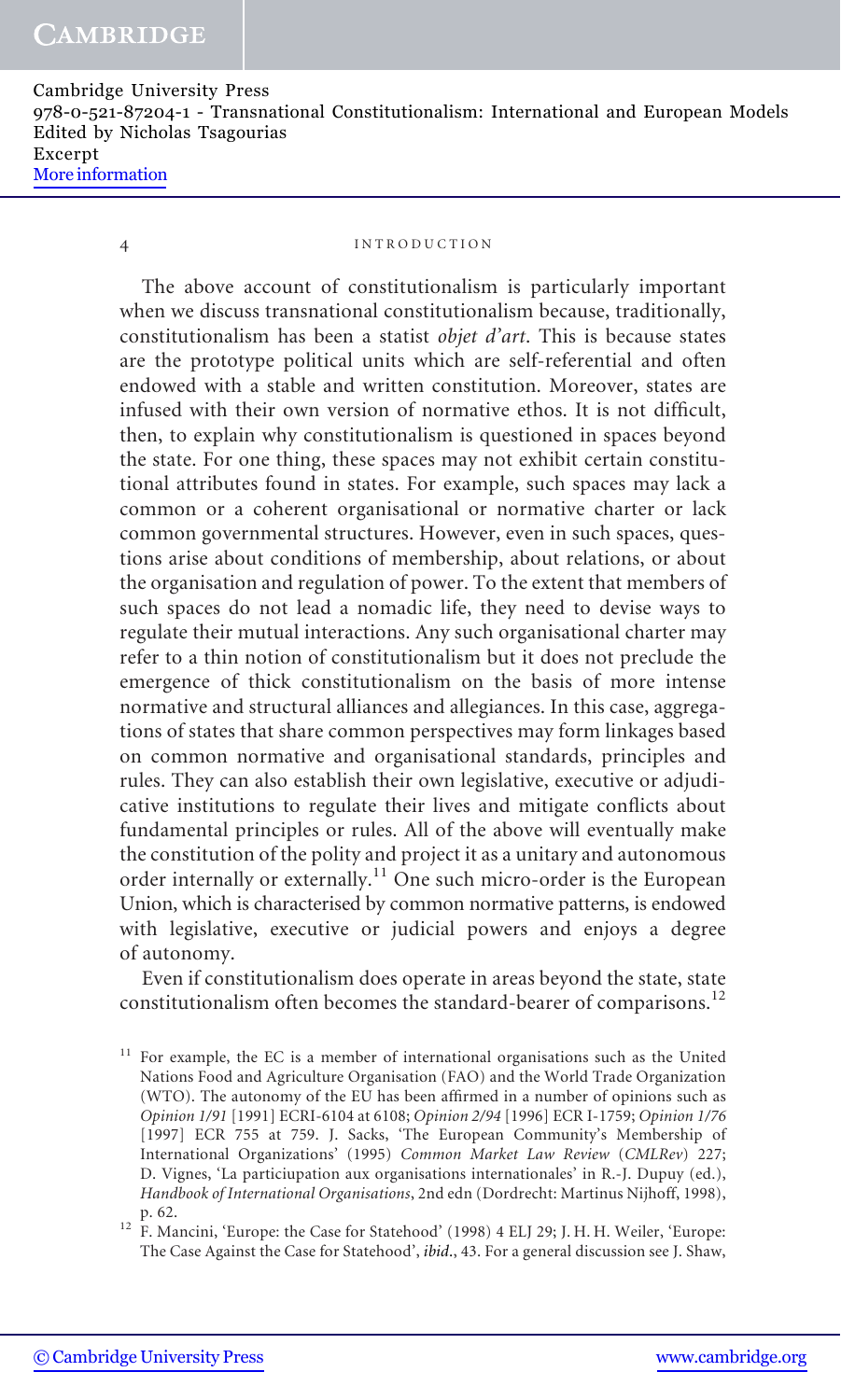#### INTRODUCTION 5

Such comparisons are, however, unwarranted, because they are often based on an abstract and ideal model of state constitutionalism which is not real<sup>13</sup> and, secondly, they fail to appreciate the different dynamics in post-state spaces. Indeed, constitutionalism in post-state spaces may give rise to a different type of intellectual or practical enquiries. Thus, we not only need to consider the particular features of those spaces and understand their different historical experiences but, above all, we need to attune the constitutionalist themes and debates to the idiosyncrasies of such orders.

For instance, constitutionalism advertises its function in circumscribing political power.<sup>14</sup> This reflects the particular experiences of states in their political journey through history. However, this theme acquires a different dimension at the international, because the international is not endowed with legislative or governmental powers, and enjoys no separation of powers. If there are restraints, these are of a different kind and degree and refer, for example, to the relations between states or between states and organisations. Then, one needs to see the rationale behind the restraining function of constitutionalism, which is to protect people against the exercise of political power by institutions. However, at the 'international', states are not only the pouvoir constituant but also participate directly in law-making and law-enforcement. Consequently, the international is not an independent entity and cannot rise above its constituents but the 'sovereign' and the 'subject' merge.<sup>15</sup> On the other hand, the EU has its own legislative, judicial and governmental institutions which interact at different levels and enjoy a degree of autonomy. Therefore, one may need to examine the relations between the EU, the member states and individuals as well as the relations between the EU institutions.

<sup>&#</sup>x27;Postnational Constitutionalism in the European Union' (1999) 6 Journal of European Public Policy (JEPP) 579; N. Walker, 'Postnational Constitutionalism and the Problem of Translation', in J. H. H. Weiler and M. Wind, European Constitutionalism Beyond the

State (Cambridge: Cambridge University Press, 1999), p. 27.  $^{13}$  M. Poiares Maduro, 'Europe and the Constitution: What if This is as Good as it Gets?' in J. H. H. Weiler and M. Wind, European Constitutionalism Beyond the State (Cambridge:

Cambridge University Press, 1999), p. 74.<br><sup>14</sup> G. Sartoti, 'Constitutionalism: A Preliminary Discussion' (1962) 56 American Political Science Review (Am Polit Sci Rev) 860.<br><sup>15</sup> H. L. A. Hart, *The Concept of Law*, 2nd edn (Oxford: Oxford University Press, 1994),

pp. 50–78.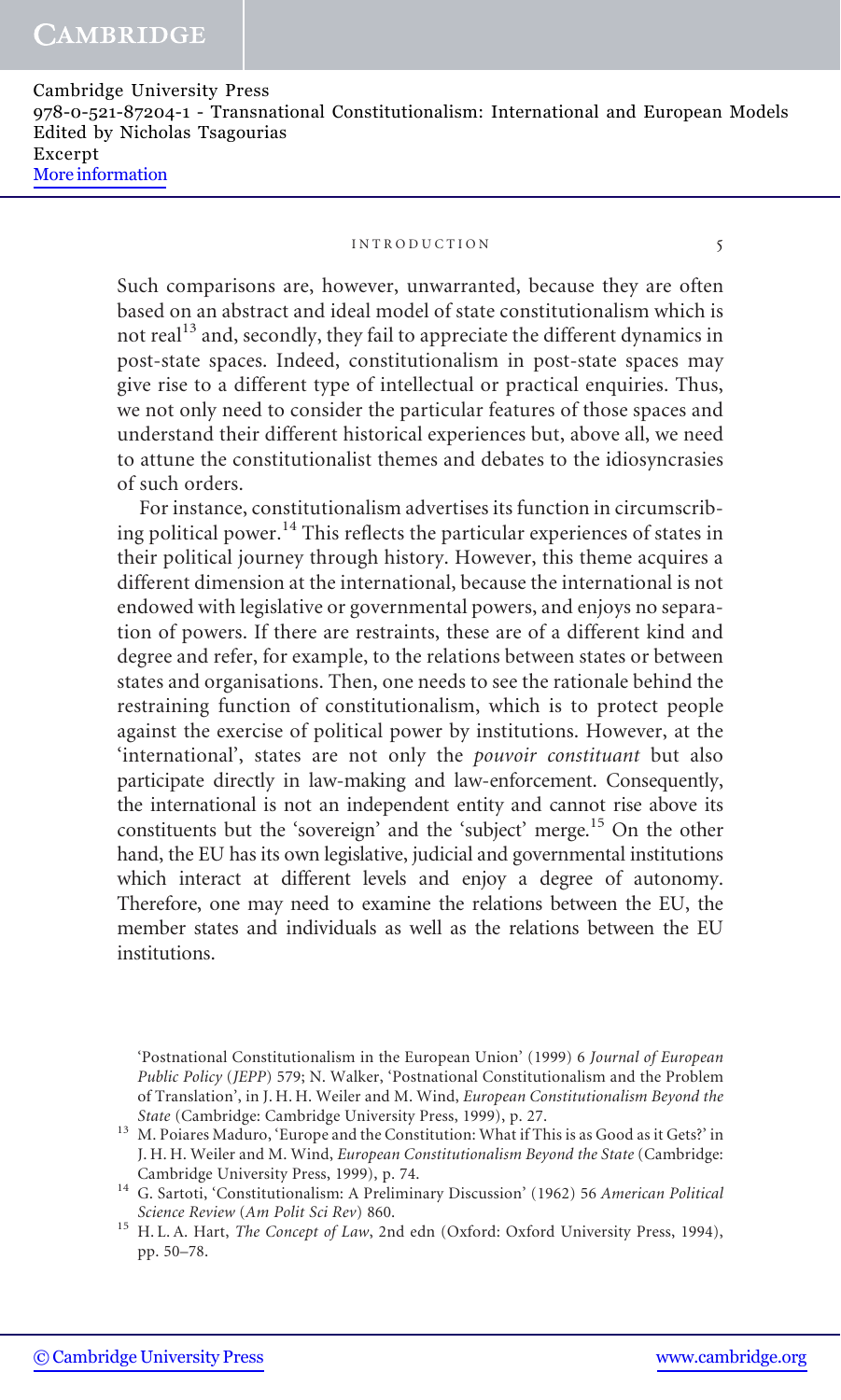## 6 INTRODUCTION

Further, whereas the existence of a 'demos' either in ethno-cultural or civic terms is presented as a precondition of state constitutionalism, the international has no 'demos' in the sense of a body-politic that can bind its members; $^{16}$  whereas the EU, whose subjects are states and people, exhibits some discerning elements of demos and democracy, and therefore constitutionalism in that context adopts a different meaning.<sup>17</sup> It has also been said that 'constitutions are about moral commitments and identity<sup>'.18</sup> However, in a polyvalent order such as the international, constitutionalism may be more about normative neutrality and accommodation of differences than about projection of a common value system.

What the preceding examples have shown is that constitutionalism gives rise to different type of questions in the different topoi to which it applies. But there is something more. Constitutionalism is not built on a tabula rasa but is moulded by the political struggles and accommodations that have marked any of the referent topoi. Within states, constitutions are often the product of disruptive or explosive events that formalise and perpetuate their outcomes. The history of the international is marked by the Westphalian accommodation and the rise of sovereign states, the self-determination struggles, the quest for peace after devastating wars, or the emergence of the human rights movement, to name some of its most characteristic moments. The European constitutionalism has been inspired by the need to contain the negative impulses of nation-states, the downplaying of sovereignty, the search for peace through prosperity, human rights and the rule of law.<sup>19</sup>

Having said that, one may trace in the origins of the EU a strong ahistorical streak, and a move to rewrite history from then on. Compared

<sup>&</sup>lt;sup>16</sup> J. H. H. Weiler, 'The Geology of International Law - Governance, Democracy and Legitimacy' (2004) Zeitschrift für ausländisches öffentliches Recht und Völkerrecht ( $Za\ddot{o}RV$ ) 547 at 548.<br><sup>17</sup> J. H. H. Weiler, 'Does Europe Need a Constitution? Demos, Telos and the German

Maastricht Decision' (1995) 1 ELJ 219. For an opposing viewpoint, see Bundesverfassungsgericht, decision of 12 October 1993, Treaty of Maastricht (Brunner), 89 BverfGE 155; [1994] 1 CMLR 57, para. 44; D. Grimm, 'Does Europe Need a

Constitution?' (1995) 1 *ELJ* 282.<br><sup>18</sup> J. H. H. Weiler, 'A Constitution for Europe? Some Hard Choices' (2002) 40 Journal of Common Market Studies (JCMS) 563 at 569; A. Estella, 'Constitutional Legitimacy and

Credible Commitments in the European Union' (2005) 11 ELJ 22. <sup>19</sup> J. H. H. Weiler, 'Fin-de-siecle Europe: Do the New Clothes Have an Emperor?' in ` J. H. H. Weiler, The Constitution of Europe (Cambridge: Cambridge University Press, 1999), p. 238.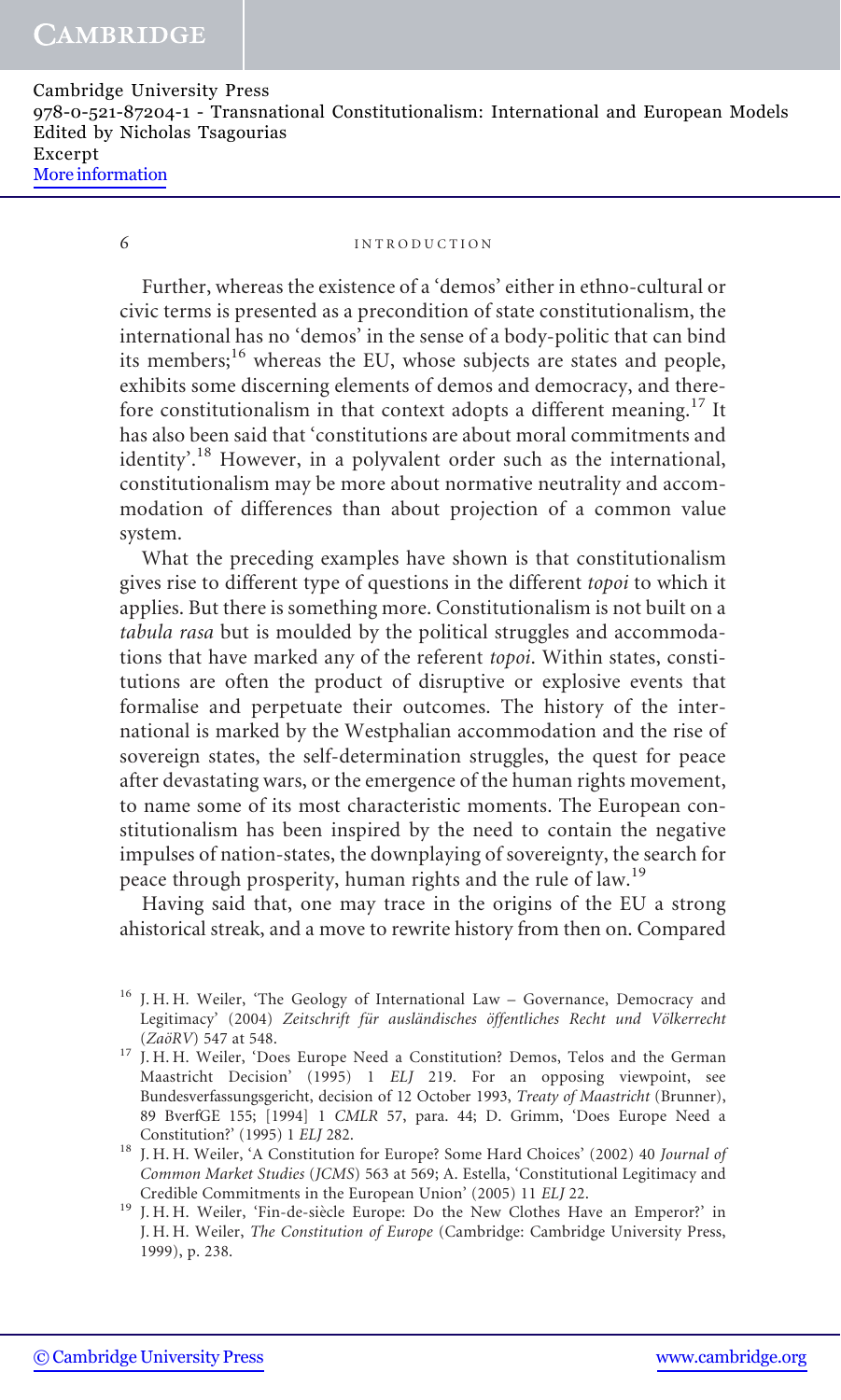#### INTRODUCTION 7

with states where historical myths and symbols play an important role in their constitution, the EU rejected the historical baggage that its members carried or the 'pathos' of national constitutional aesthetics and built itself on the ahistorical and apolitical foundations of technocratic functionalism.20 Be that as it may, the question remains as to whether the EU has developed it own brand of constitutionalism, which has subsequently acquired its own meaning.

Although the above discussion provides only a crude schematisation of the contours that international and European constitutionalism take, it is important to keep these contours in mind, because they are often neglected in the political or intellectual excitement that the language of constitutionalism provokes.

## Overview of the book

The discourse on international constitutionalism is gaining momentum, but it is still in its infancy and appears rather slippery.<sup>21</sup> On the one hand, there are those who deny the existence of constitutional culture or conscience at the international or think that it is not a workable hypothesis.<sup>22</sup> Often they reach this conclusion by transposing to the international benchmarks borrowed from state constitutionalism. One area that fuels such scepticism is the normative, executive and adjudicative heterarchies that exist in the international in contrast to the hierarchies found in states.<sup>23</sup> Conversely, there are those who use the language of constitutionalism to describe and analyse organised clusters within the international, such as the lego-political order of the United Nations or

<sup>20</sup> U. Haltern, 'Pathos and Patina: The Failure and Promise of Constitutionalism in the

European Imagination' (2003) 9 ELJ 14.<br><sup>21</sup> For a general discussion, see D. M. Johnston, 'World Constitutionalism in the Theory of International Law' in R.St.J. Macdonald and D. M. Johnston, Towards World Constitutionalism: Issues in the Legal Ordering of the World Community (Leiden: Martinus Nihjoff, 2005), p. 3; B.-O. Bryde, 'International Democratic Constitutionalism', *ibid.*, p. 103. 22 'International Law, in fact is a *law without a constitution*. And since it is not grounded in

a constitution, it lacks the possibility of natural growth. Unconnected with a society, it cannot adjust itself to its needs.' (Italics in the original.) A. Zimmern, The League of Nations and the Rule of Law 1918–1935 (London: Macmillan, 1939), p. 98; S. Sur, 'L'etat ´ entre eclatement et mondialisation' (1997) 30 Revue Belge de Droit International (RBDI)

 $^{\rm 5}$  at 11. Koskenniemi, 'Hierarchy in International Law: A Sketch' (1997) 8 European Journal  $^{\rm 23}$  M. Koskenniemi, 'Hierarchy in International Law: A Sketch' (1997) 8 European Journal of International Law (EJIL) 566; but see T. Schilling, 'On the Constitutionalization of International Law', Jean Monnet Working Paper 06/05.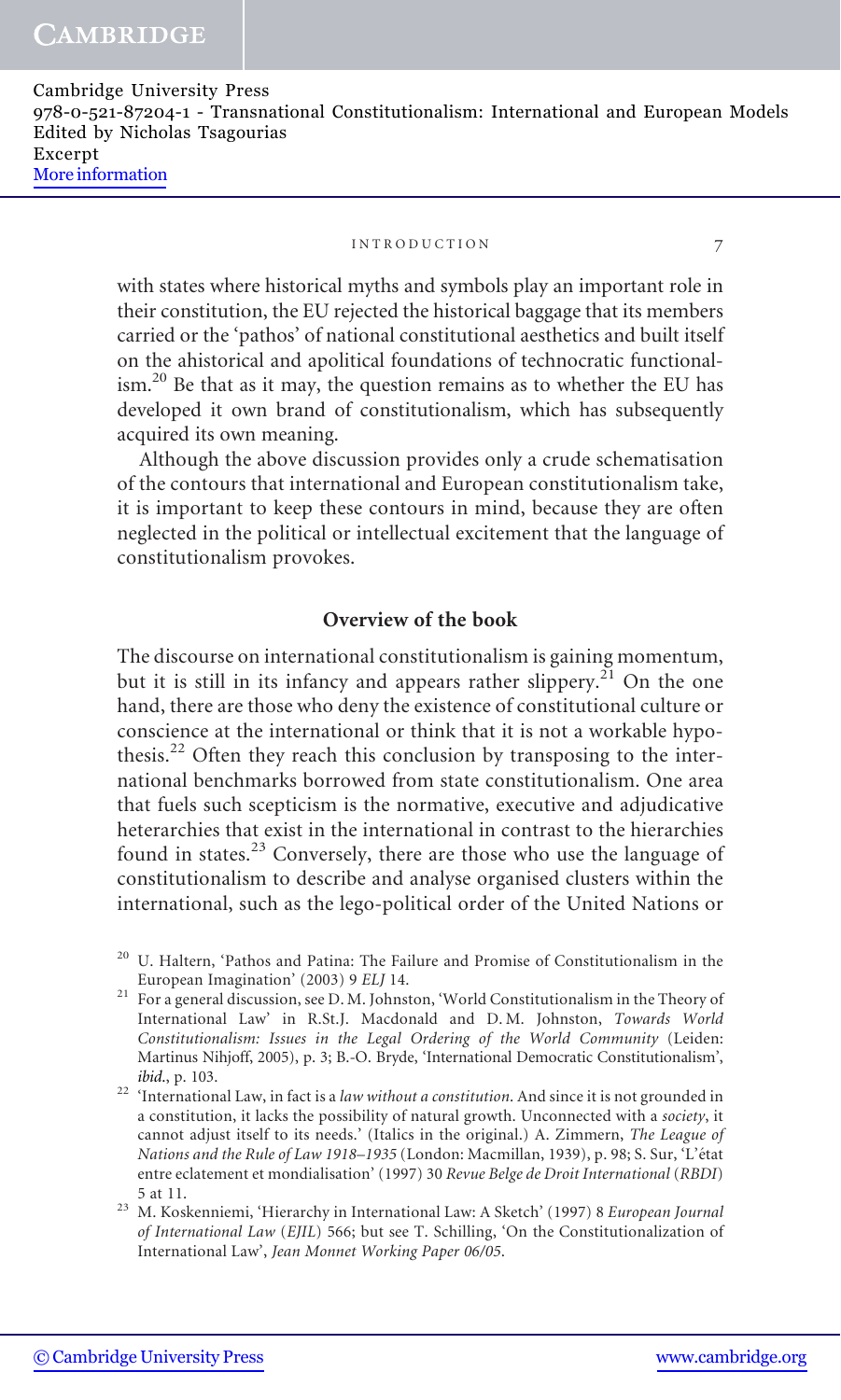### 8 INTRODUCTION

that of other international organisations and regimes such as the World Trade Organization (WTO), $^{24}$  international criminal law, and international, regional, or subject-specific human rights regimes.<sup>25</sup> They trace in such orders constitutional characteristics or vague constitutional promises deriving from hierarchical relations, general principles, or divisions of competence.<sup>26</sup> To give one example, both the United Nations (UN) and its Charter are often viewed through constitutional lenses<sup>27</sup> because of the principles the Charter contains, and the hierarchical order it establishes on the basis of Article 103. One may want to add here the Weberian trait of 'subjective orientation'; that is, people or states looking to the Charter to find direction. On the other hand, it can be noted that the UN Charter does not offer a total constitution in the sense that it does not regulate all the areas of the international political economy, and it cannot impress itself on its members. Even further, some identify a nascent constitutionalism built around jus cogens principles. These serve to 'verticalise' the international lego-political order; but one may object that this is not all that constitutionalism is about, and in any case any such hierarchy is only ideational rather than real since the content of *jus cogens* is not stable.

The literature on European constitutionalism is thriving, due to the EU's declared constitutional tendencies; although one may comment that it is often replete with inquiries as to whether the EU has a constitution, whether it needs a constitution, and if it does, what is, or

- $24$  D.Z. Cass, The Constitutionalization of the World Trade Organization: Legitimacy, Democracy and Community in the International Trading System (Oxford: Oxford
- University Press, 2005). 25 In relation to the ECHR, see *Loizidou v. Turkey* (Preliminary Objections) 15318/89 [1995] ECHR 10 (23 March 1995), para. 75: 'constitutional instrument of European public order'. L. Wildhaber, 'A Constitutional Future for the European Court of Human Rights?' (2002) 23 Human Rights Law Journal (HRLJ) 161; S. Greer, The European Convention on Human Rights: Achievements, Problems and Prospects
- (Cambridge: Cambridge University Press, 2006), particularly ch. 7.  $26$  For the constitutional interpretation of the international order see T. Cottier and M. Hertig, 'Prospects of 21st Century Constitutionalism' (2003) 7 Max Planck UNYB 261; C. Tomuschat, 'International Law: Ensuring the Survival of Mankind on the Eve of a New Century' (1999) 281 Recueil des Cours(RC) 10; A. von Bogdandy, 'Constitutionalism in International Law: Comment on a Proposal from Germany' (2006) 47 Harvard International
- Law Journal (Harvard INT LJ) 22. <sup>27</sup> B. Fassbender, 'The United Nations Charter as Constitution of the International Community' (1998) 36 Columbia Journal of Transnational Law (Columbia J Trans Law) 529; P.-M. Dupuy, 'The Constitutional Dimension of the Charter Revisited' (1997) 1 Max Planck UNYB 1; R. Chemain and A. Pellet, La Charte des Nations Unies. Constitution Modiale?' (Paris: Pedone, 2006).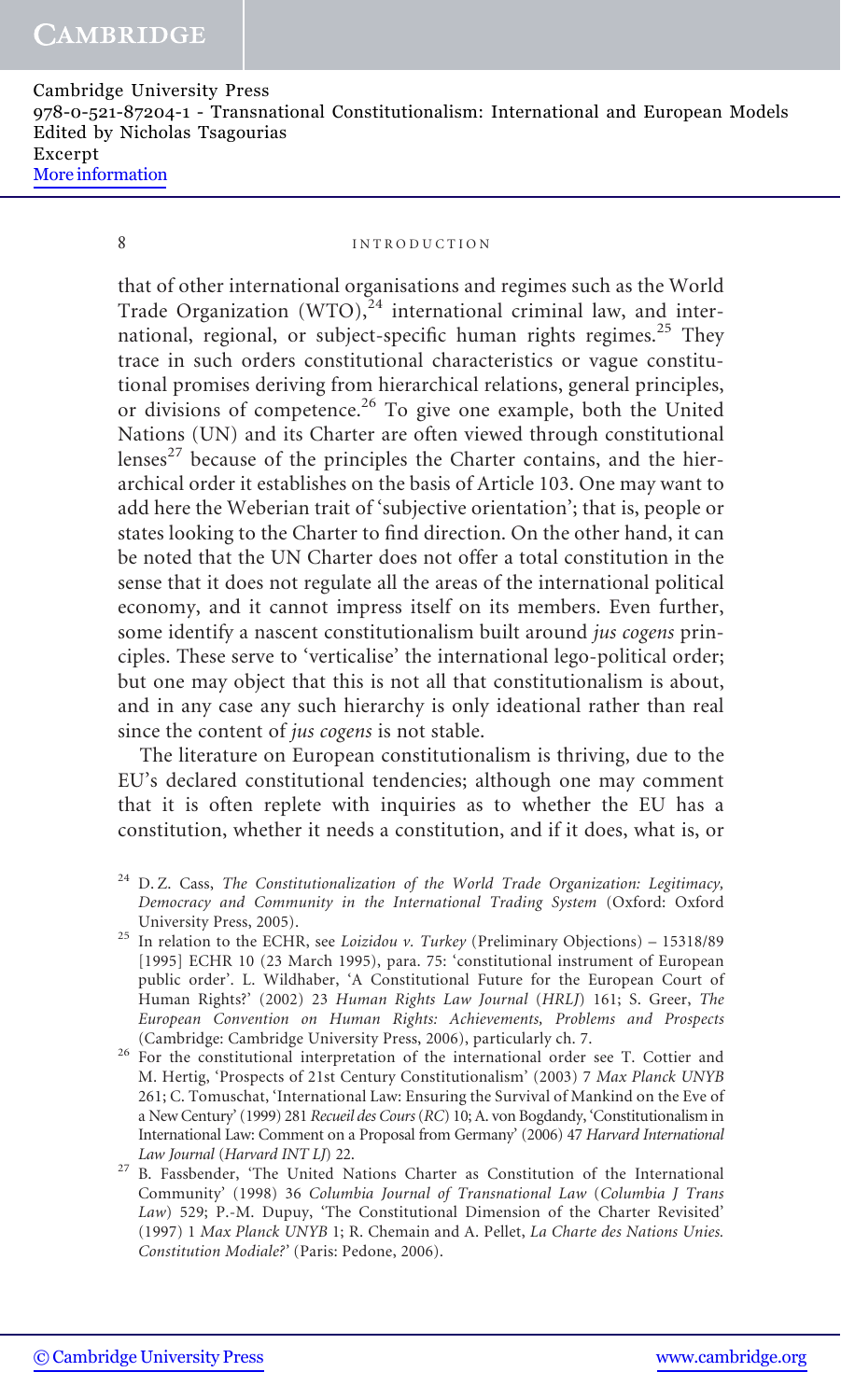#### INTRODUCTION 9

should be, the content of any existing or prospective constitution. The literature also replicates state envisions of constitutional organisation by conflating constitutionalism with hierarchical relations, and sometimes fails to take cognisance of the Union's distinct culture.

This book scrutinises the unfolding models of European and international constitutionalism by contextualising their structural and normative premises and critically reflecting on their constitutional ethos. It merges analysis and evaluation, whilst recognising that both the international and the European domain have their own 'constitutional culture' and dynamics. By combining the study of European and international themes, this book provides the needed nexus of knowledge and critical reflection on the nature and terms of the constitutional debates within the European and international context. In particular, the book addresses a number of constitutional topics such as: (i) the nature of European and international models of constitutionalism and their underlying principles; (ii) the *telos* behind international and European constitutionalism; (iii) the role of the state and of central courts; and (iv) the relations between composite orders.

The contributors to this collection deal with the above issues from different perspectives, and some are more sceptical than others. This degree of intellectual plurality reflects the authors' understandings of constitutionalism. It is not our aim to devise a single or comprehensive model but to generate knowledge and offer the reader an intellectual framework for making sense of the political and legal phenomena beyond the state.

At this juncture it is important to explain some of the concepts we are going to use throughout this book, which is, first of all, about international and European models of constitutionalism. By 'international' we mean the international political space as the primary and total layer beyond states. That said, clusters can be formed within the international, having their own political culture such as the UN. By 'European' we mainly refer to the EU, which already employs constitutional language and has explicitly declared its constitutional aspirations, but also to other organised clusters, such as the Council of Europe, and its European Convention on Human Rights (ECHR), in particular. These organised clusters evolve from the international, but because they exhibit self-referential and self-contained constitutional dimensions which are particular to them and different from the international, they are treated separately. We also use the word models when we refer to international and European constitutional phenomena. Model is a